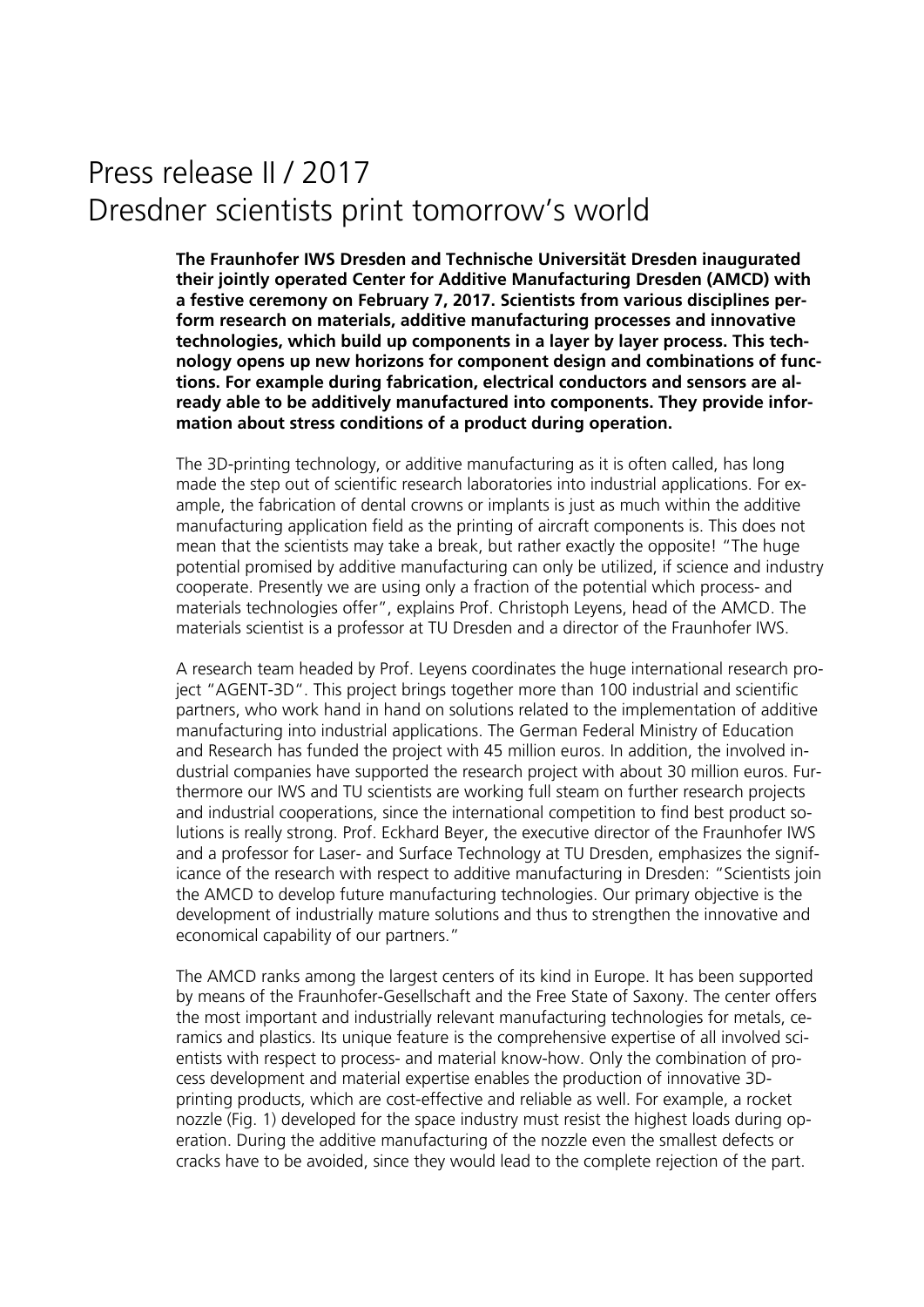Our AMCD laboratories offer comprehensive techniques for non-destructive or load tests in order to detect defects or to test materials. The AMCD unites the excellent basic research expertise of TU Dresden with the comprehensive IWS application-oriented research under one roof.

"The establishment of the Center for Additive Manufacturing Dresden has an outstanding relevance for Saxony, explains Dr. Fritz Jaeckel, Minister of State, in his speech. Cutting-edge research and the development of innovative technologies are the most important prerequisites for the positive development of our Free State, our society and our companies". Prof. Gerhard Rödel, Vice Rector of the TU Dresden highlights the enormous significance of the cooperation between the university and Fraunhofer IWS: "With the foundation of the AMCD it becomes widely visible how our research alliance DRESDEN-concept works: namely, by scientific cooperation and networking of our greatest minds." DRESDEN-concept is an alliance of TU Dresden and non-university research partners in Dresden. It was an important element for the successful application of TU Dresden as an Excellence University.

The inauguration of the AMCD took place on the eve of the  $2<sup>nd</sup>$  International Symposium Additive Manufacturing, being held at the International Congress Center Dresden on February 8 – 9, 2017. Invited by the Fraunhofer IWS Dresden, more than 250 experts in the field of 3D printing meet to discuss the latest developments in this rapidly advancing research field. All participants will be actively involved in discussions by means of a "World Café" – a kind of speed dating for scientists. Here, they are invited to exchange their experiences in research and application in small groups with changing discussion partners.



Rocket nozzle, additively manufactured by powder-bed technology, with adapted cooling channels © Fraunhofer IWS Dresden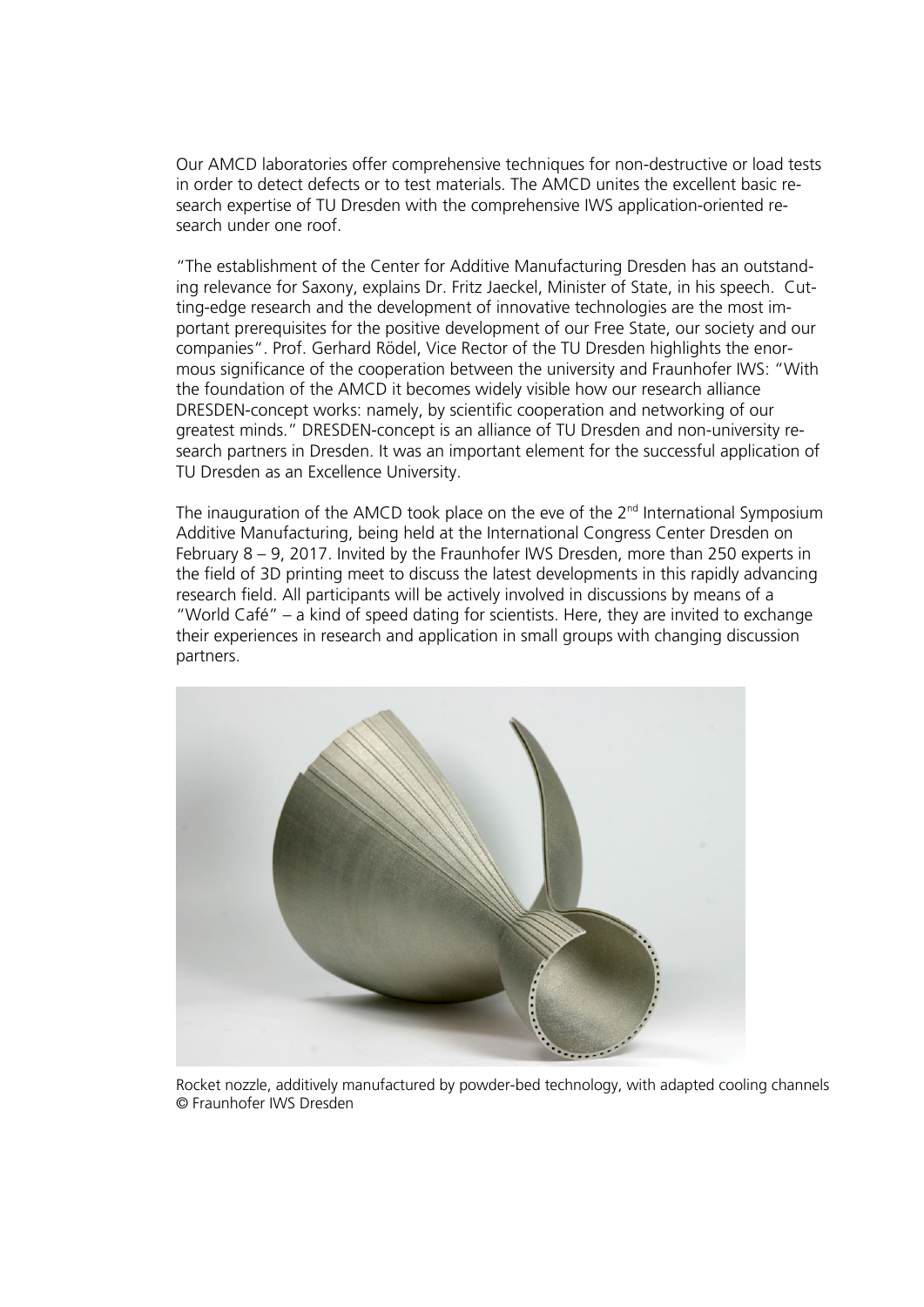

Printed thermoelectric module with flexible geometry © Fraunhofer IWS Dresden



Festive inauguration of the » Additive Manufacturing Center Dresden (AMCD) « with Prof. Christoph Leyens (Fraunhofer IWS), Prof. Eckhard Beyer (Fraunhofer IWS), Minister of State Dr. Fritz Jaeckel (Saxon State Chancellery), Vice Rector Prof. Gerhard Rödel (TU Dresden) and Mayor Dirk Hilbert (state capital Dresden) (f. l. t. r.) © Fraunhofer IWS Dresden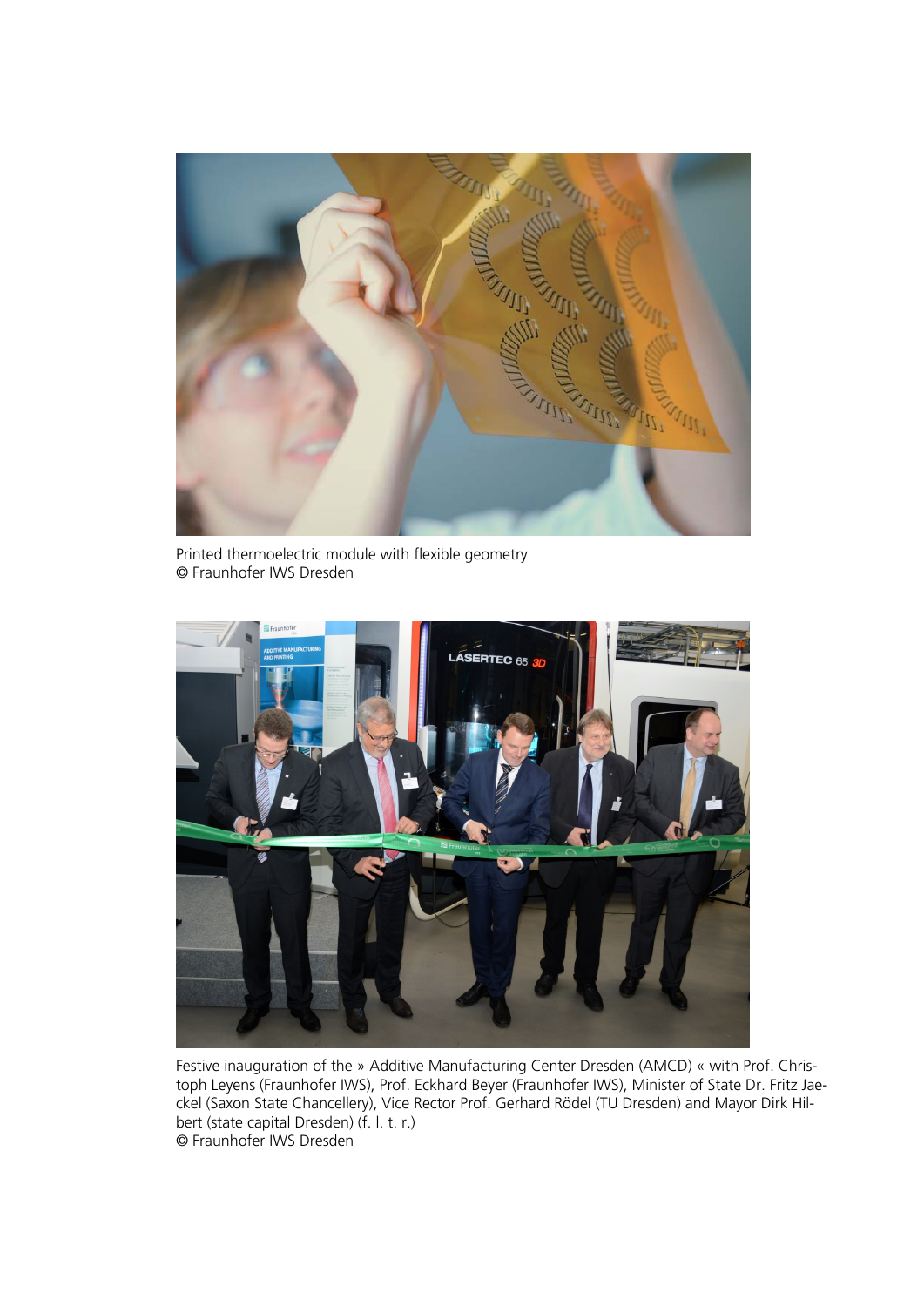

Festive inauguration of the » Additive Manufacturing Center Dresden (AMCD) « with Mayor Dirk Hilbert (state capital Dresden) and Prof. Christoph Leyens (Fraunhofer IWS) © Fraunhofer IWS Dresden



Tour through the laboratories for additive manufacturing technologies at the Fraunhofer IWS © Fraunhofer IWS Dresden